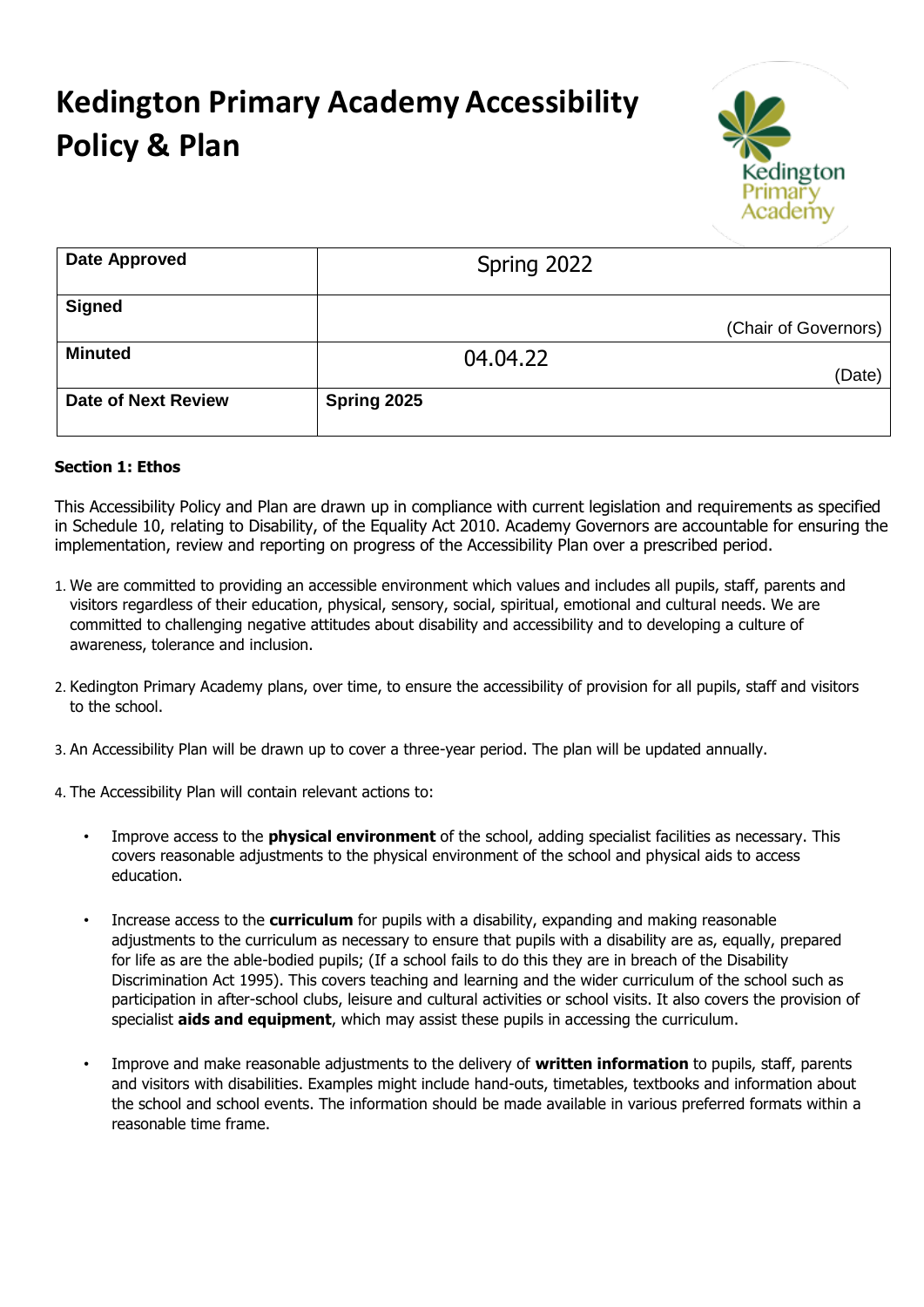- 5. The Action Plan for physical accessibility relates to the Access Audit of the School, which is undertaken regularly. The plan will need to be revisited prior to the end of each first three-year plan period in order to inform the development of the new Plan for the following period.
- 6. We acknowledge that there is a need for on-going awareness raising and training for staff and governors in the matter of disability discrimination and the need to inform attitudes on this matter.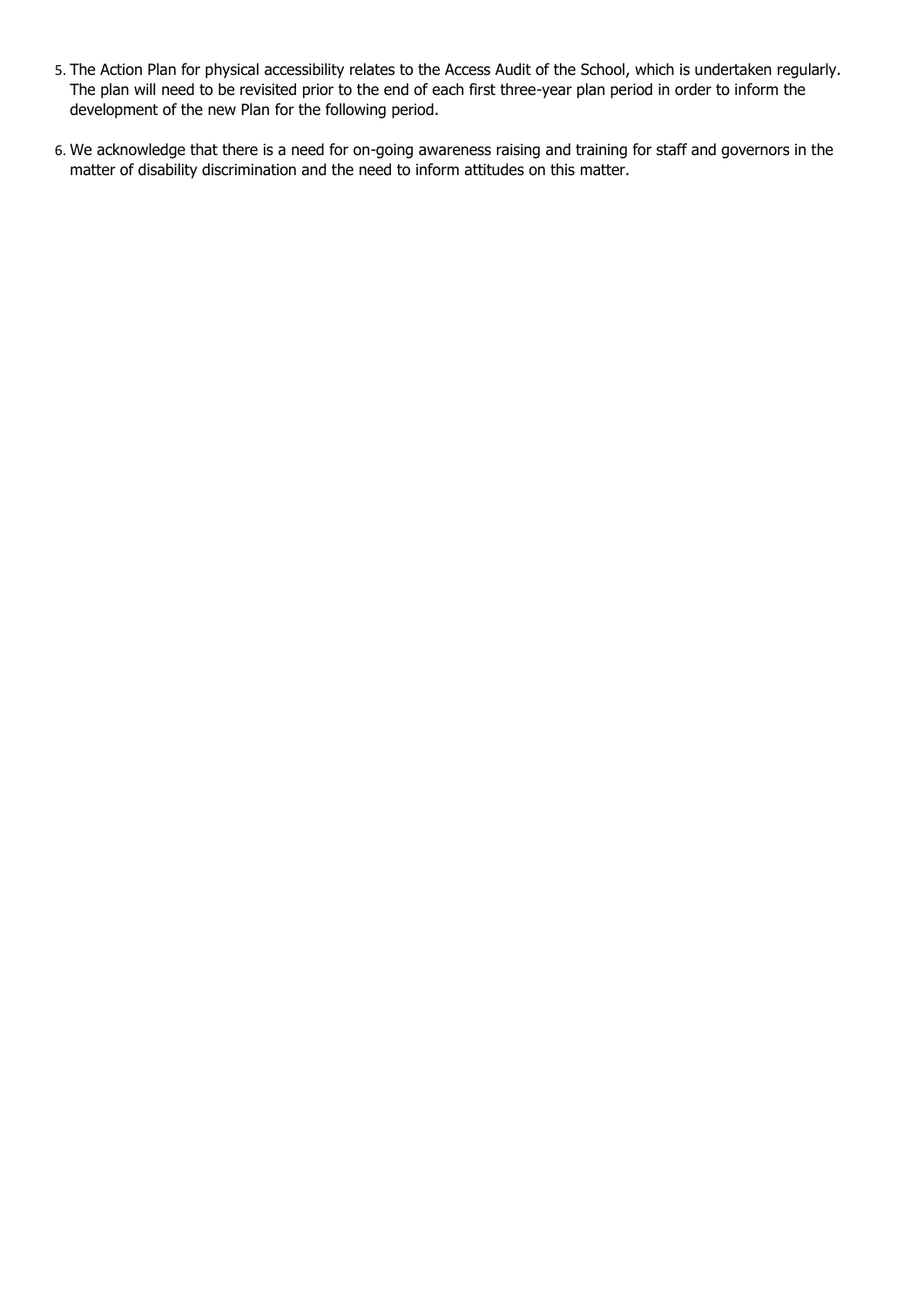## **Kedington Primary Academy Accessibility Plan 2022**

**Target A1: Improve the physical environment of schools to enable disabled pupils to take better advantage of education, benefits, facilities and services provided.** 

| Objective                                                                                           | <b>Specific Actions</b>                                                              | <b>Success Criteria</b>                                                                         | Implementation<br>(people responsible,<br>resources, costs)                                               | Timescales,<br>including<br>detailed dates of<br>meetings and<br>deadlines | <b>Monitoring Arrangements</b> |
|-----------------------------------------------------------------------------------------------------|--------------------------------------------------------------------------------------|-------------------------------------------------------------------------------------------------|-----------------------------------------------------------------------------------------------------------|----------------------------------------------------------------------------|--------------------------------|
| To ensure that<br>staff/visitors/pupils can<br>navigate the school<br>environment<br>independently. | Ensure all passage ways in<br>school are kept clear at all<br>times to allow access. | Identified pupils  <br>$\bullet$<br>will be able to<br>move freely<br>throughout the<br>school. | • All staff in all areas to<br>clear<br>ensure<br>DJ<br>passage.<br>as<br>school caretaker to<br>oversee. | • Ongoing.                                                                 | • Ongoing – regular checks.    |
| Target A2: Increase the extent to which pupils with disabilities can participate in the curriculum. |                                                                                      |                                                                                                 |                                                                                                           |                                                                            |                                |
| Objective                                                                                           | <b>Specific Actions</b>                                                              | <b>Success Criteria</b>                                                                         | Implementation<br>(people<br>responsible,<br>resources, costs)                                            | Timescales,<br>including detailed<br>dates of meetings<br>and deadlines    | <b>Monitoring Arrangements</b> |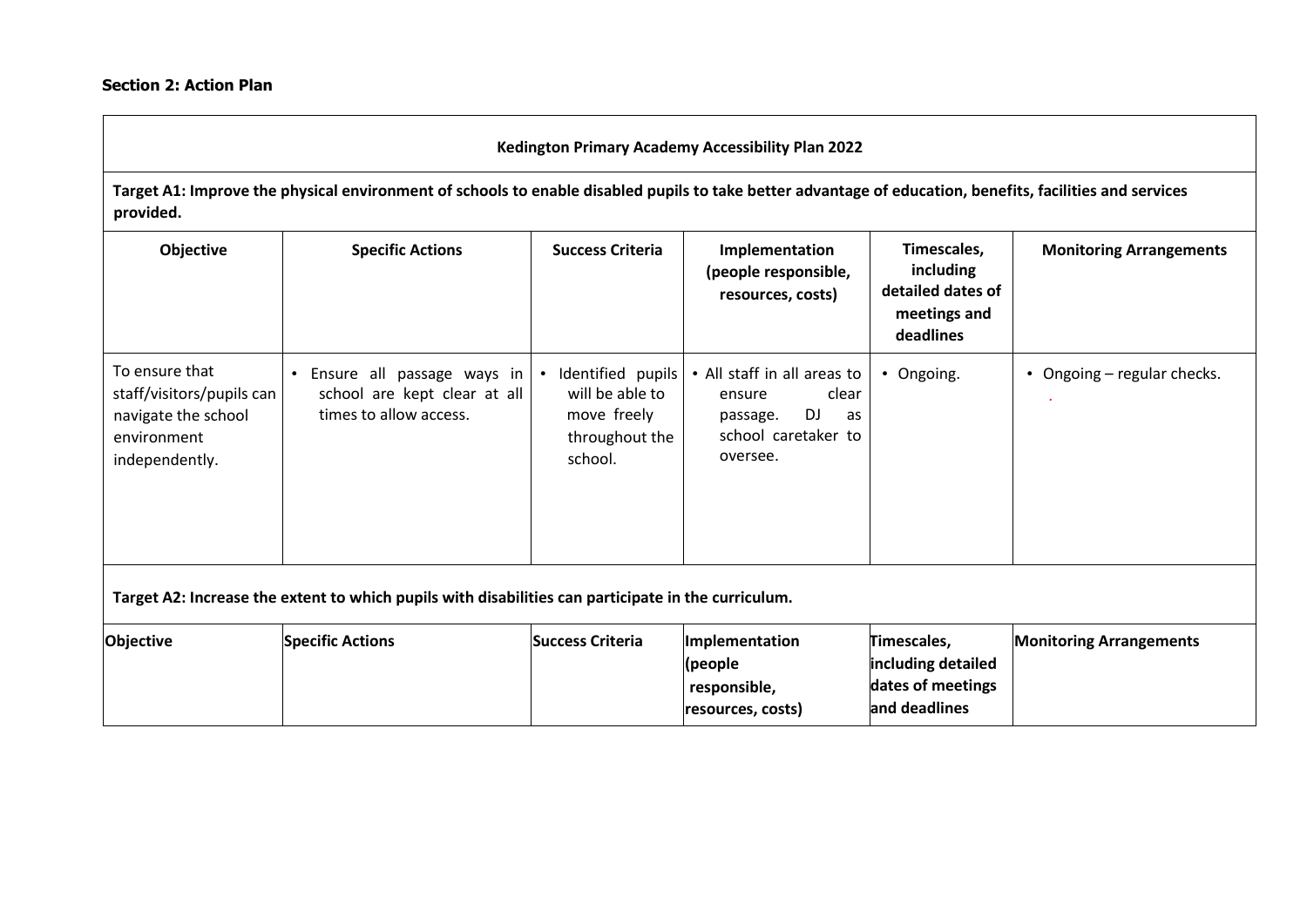| To ensure that all out<br>of-school activities are<br>planned to enable<br>access and<br>participation of the<br>whole range of pupils.   | Review all out-of-school<br>provision to ensure<br>compliance with legislation.<br>Review activity centres for<br>$\bullet$<br>residential trips.<br>Offer clubs after school that<br>$\bullet$<br>the pupils can access.<br>Liaise with local swimming<br>pool to ensure they have the<br>resources available to<br>support all our pupils<br>accessing the lessons when<br>they are due. | All out-of-<br>school<br>activities will<br>be conducted<br>in an inclusive<br>environment<br>with providers<br>that comply<br>with all current<br>and future<br>legislative<br>requirements.<br>Pupils able to<br>access clubs<br>they wish to<br>join | SLT to check<br>$\bullet$<br>provision made by<br>activity centres.<br>School to provide<br>$\bullet$<br>support for pupils<br>with additional<br>needs to attend<br>clubs. | Summer<br>$\bullet$<br>2021.<br>Ongoing<br>$\bullet$<br>support | • SENCO and SLT to ensure all<br>clubs are accessible,<br>particularly those delivered<br>by outside providers.    |
|-------------------------------------------------------------------------------------------------------------------------------------------|--------------------------------------------------------------------------------------------------------------------------------------------------------------------------------------------------------------------------------------------------------------------------------------------------------------------------------------------------------------------------------------------|---------------------------------------------------------------------------------------------------------------------------------------------------------------------------------------------------------------------------------------------------------|-----------------------------------------------------------------------------------------------------------------------------------------------------------------------------|-----------------------------------------------------------------|--------------------------------------------------------------------------------------------------------------------|
| To ensure that that<br>the classrooms are<br>optimally organised<br>to promote the<br>participation<br>and independence of<br>all pupils. | Staff members to ensure<br>$\bullet$<br>clear access routes<br>throughout their classrooms<br>for all pupils.<br>Staff members to provide<br>adapted<br>to<br>ICT<br>access<br>$\bullet$<br>equipment to support pupils<br>where required.<br>Staff<br>members<br>to<br>take<br>auditory needs of pupils into<br>account when<br>arranging<br>class seating plans.                         | Pupils able to<br>access all<br>learning<br>without<br>(or with a<br>minimum<br>of) adult<br>support.                                                                                                                                                   | Class teachers to<br>$\bullet$<br>take responsibility<br>for their own<br>rooms.<br>HA to advise/<br>support where<br>necessary.                                            | Ongoing<br>$\bullet$                                            | Regular Health and safety<br>$\bullet$<br>walk by VJD to check that<br>routes are safe and clear for<br>all pupils |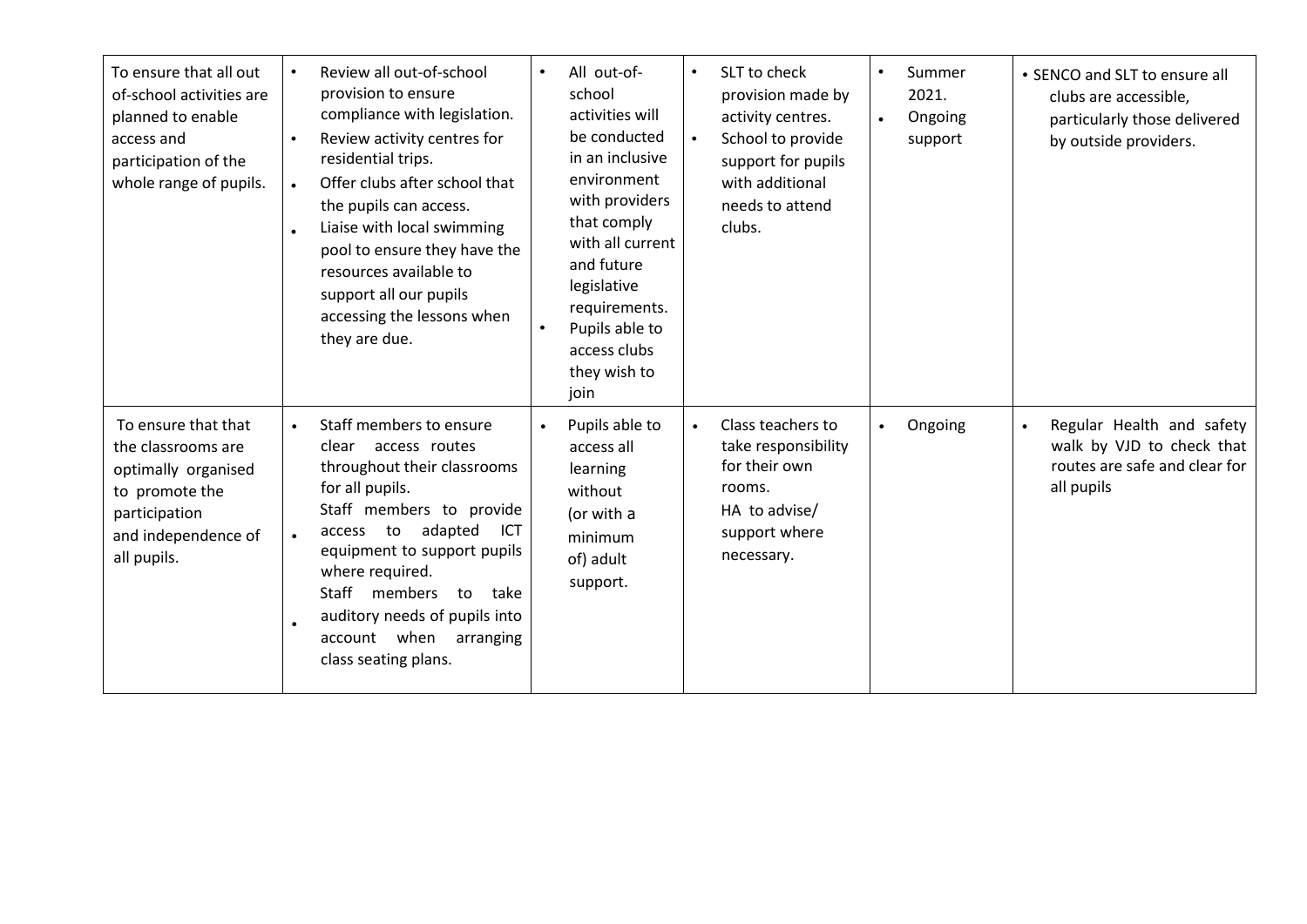| To raising disability<br>awareness, amongst<br>the whole school<br>community. | Work with external groups to<br>raise awareness amongst<br>staff and pupils on living with<br>disabilities. | Whole school<br>community<br>aware of issues<br>relating<br>to<br>equality | Continue to<br>$\bullet$<br>implement CUSP,<br>which has a focus<br>on diversity (eg in<br>literature spine) | Summer 2023 | HT to report to governors<br>how this<br>been<br>has<br>on.<br>achieved. |
|-------------------------------------------------------------------------------|-------------------------------------------------------------------------------------------------------------|----------------------------------------------------------------------------|--------------------------------------------------------------------------------------------------------------|-------------|--------------------------------------------------------------------------|
|                                                                               |                                                                                                             | and disability.                                                            | Maximise<br>opportunities eg<br>visitors with<br>disabilities/ focus in<br>assemblies                        |             |                                                                          |

| Objective                                                                                                       | <b>Specific Actions</b>                                                                                                                                                                                                                                  | <b>Success Criteria</b>                                | Implementation<br>(people<br>responsible,<br>resources, costs)                                                                                                                          | Timescales,<br>including detailed<br>dates of meetings<br>land deadlines | <b>Monitoring Arrangements</b>                                                                                   |
|-----------------------------------------------------------------------------------------------------------------|----------------------------------------------------------------------------------------------------------------------------------------------------------------------------------------------------------------------------------------------------------|--------------------------------------------------------|-----------------------------------------------------------------------------------------------------------------------------------------------------------------------------------------|--------------------------------------------------------------------------|------------------------------------------------------------------------------------------------------------------|
| To ensure that reading $\parallel$<br>materials are adapted<br>for staff, parents and<br>pupils where required. | Staff to be aware of visual<br>impairments of pupils in their<br>class and make necessary<br>adaptations to font size, page<br>colour<br>layouts<br>and<br>preferences.<br>Office staff to ensure that<br>parents with similar needs<br>are catered for. | • Reading materials<br>will be adapted<br>as required. | All staff to<br>take<br>responsibility<br>for<br>pupils<br>their<br>in<br>classes.<br>Office staff to take<br>$\bullet$<br>responsibility<br>for<br>parents with visual<br>impairments. | Ongoing<br>as l<br>required.                                             | Lesson observations will<br>highlight where adaptations<br>have been made for pupils<br>with visual impairments. |